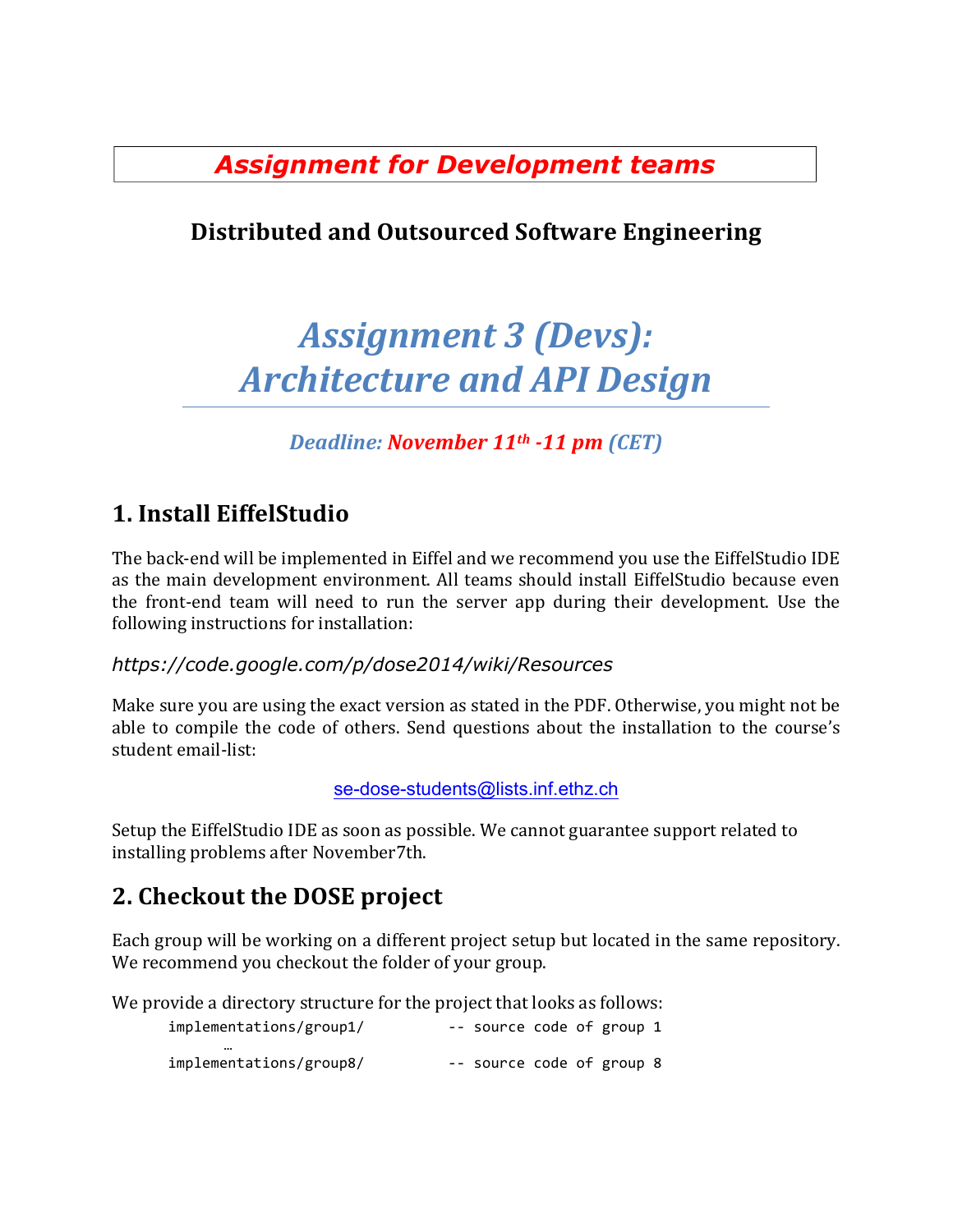We also provide a demo application that shows how to use the Eiffel Web Framework (EWF) together with AngularJS (front-end) in:

implementations/demo/  $-$  simple Todo app for demonstration

You can use the demo app as a starting point for your own application. If you choose to do so, you can copy-paste the entire app into your group's folder.

**Task**: Checkout your group's folder and the demo folder (or checkout the entire repository). Open the demo (see the README.md file) in EiffelStudio and compile and run the project. Explore the implementation of front- and back-end. *Make sure to adjust the* path to the "database file" and the "www" folder before running the Eiffel app.

**Important:** since several students working on the same project, you should take extra care to make sure your code compiles before committing it to the repository. Also, write a log message for each commit!

## **4. Architecture and API design**

As part of this assignment, your group needs to decide on the basic architecture of the app. We recommend an approach were the back-end provides a REST API, exposing data in JSON format. The front-end, written in a rich-client library, such as AngularJS or EmberJS, consumes the back-end's API and takes care of rendering the UI and displaying the data.

**Task**: Decide on the basic architecture of your app. The back-end must use EWF and should use SQLITE as a database. You have free choice of the front-end technology but we can only provide support for AngularJS.

#### **4.1 Back-end**

During this assignment the back-end team must develop several APIs:

- **Database schema**: create the tables and their relationships. Fill the table with test data to start development.
- **Database to object mapper**: an API that allows to retrieve data from the DB in a format that's suitable for further processing in your EWF application.
- **REST API**: the URIs of your server (e.g. /api/todos) and the respective HTTP methods; develop the APIs of the controllers that will handle the requests.

**Task**: The above-mentioned APIs must all be implemented in code. You do not need to develop documentation as part of this assignment even though it is often helpful to document the behavior your APIs (e.g. input-output formats) for your team members.